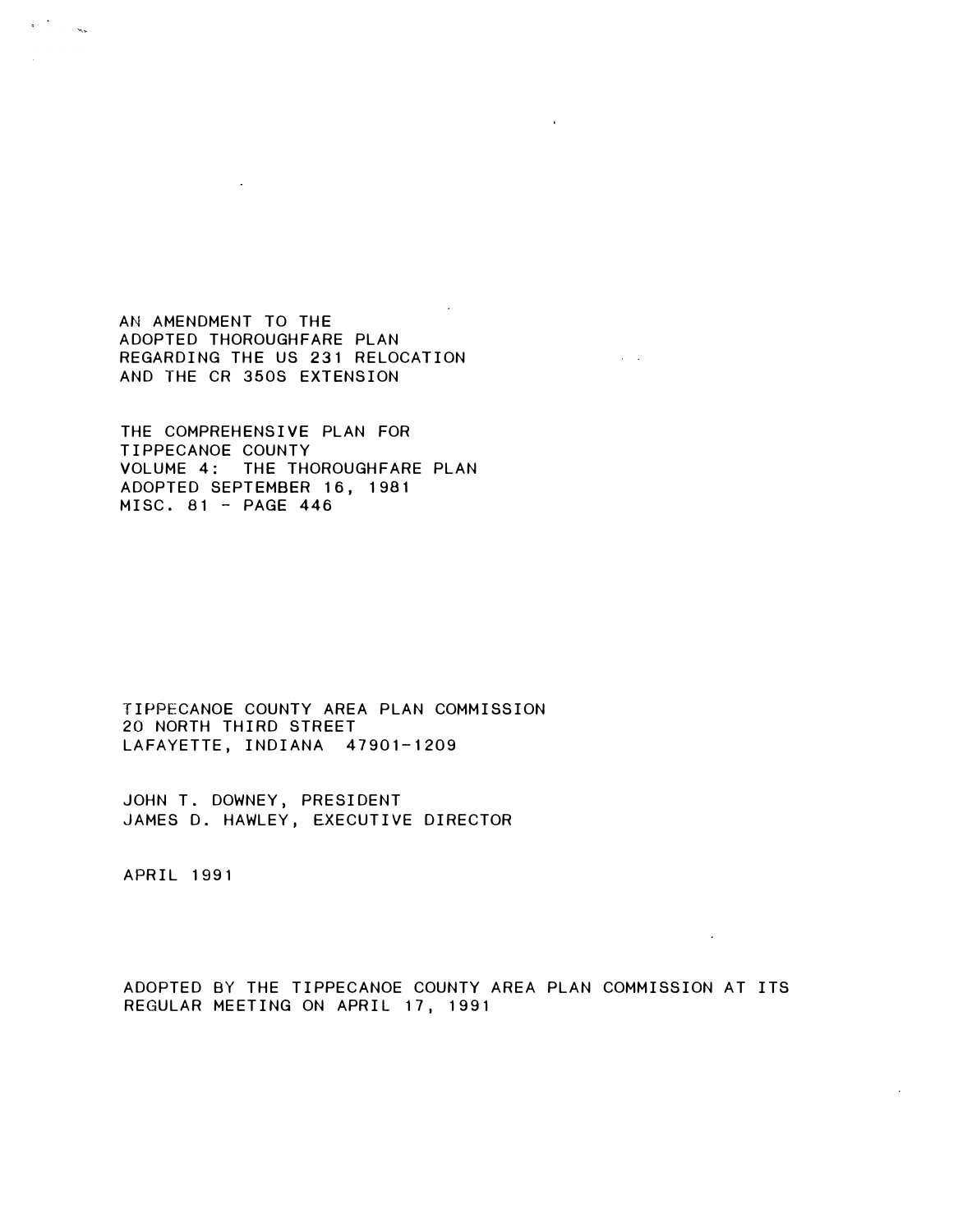## CERTIFICATE

As Executive Director to the Tippecanoe County Area Plan Commission, pursuant to Indiana Code Section 36-7-4-511, I, James D. Hawley, do hereby certify:

- that the attached report and graphic, being an  $\frac{1}{2}$  and  $\frac{1}{2}$ amendment to the Thoroughfare Plan Element of the previously adopted Comprehensive Plan for Tippecanoe County, was adopted at a public meeting of the Tippecanoe County Area Plan Commission held April 17, 1991;
- $\frac{1}{2}$ that notice for this meeting was made in accord with Indiana Code Section 36-7-4-507; and
- that this amendment was adopted by a majority vote of the members of the Tippecanoe County Area Plan Commission as provided by law.

All the above items I do hereby certify on this  $\sqrt{7}^{\frac{1}{2}}$  day of April, 1991.

James D. Hawley Executive Director

Attest: Alittle Marder

Robert A. Mucker Secretary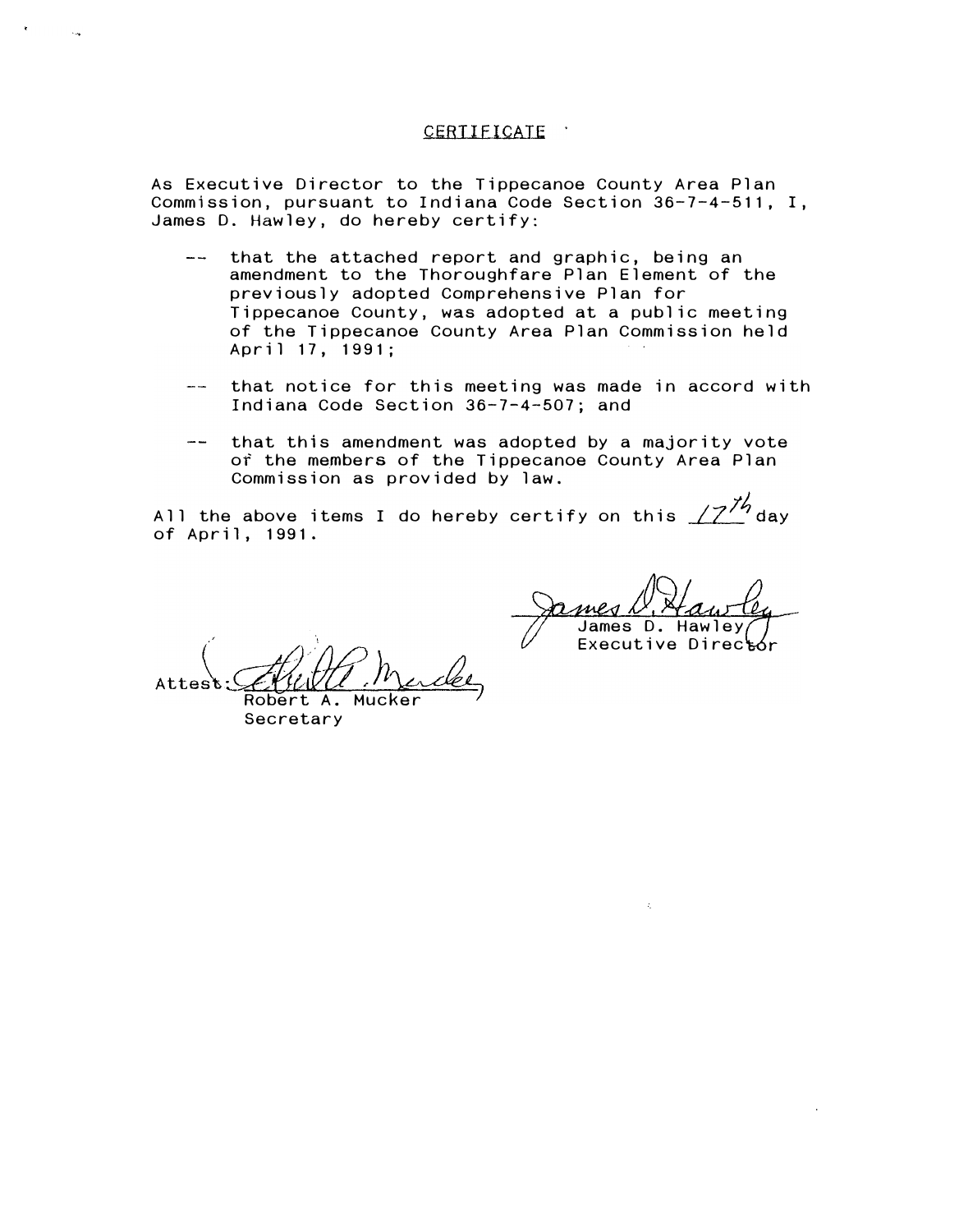## MEMORANDUM

TO: AREA PLAN COMMISSION FROM: AREA PLAN COMMISSION STAFF DATE : APRIL 17TH, 1991 US 231 REALIGNMENT AND CR 350S EXTENSION AMENDMENT TO THE THOROUGHFARE PLAN

ŧ,

蠢

## STAFF REPORT

At the March 4th, 1 991 meeting the Tippecanoe County Board of Commissioners requested that the Tippecanoe County Area Plan Commission hold a hearing and make recommendations on amendments to the Thoroughfare Plan (Volume 4 of the Comprehensive Plan for Tippecanoe County). The amendments involve new locations for two arterials, namely US 231 from SR 25 to one-half mile south of CR 500S, and the western extension of CR 350S to the new location of US 231.

The US 231 Relocation is currently shown on the Thoroughfare Plan as a Proposed Divided Primary depicted as extending south of SR 25, to intersect the old route at approximately CR 350S (Figure 1). An interchange is proposed at US 231 and SR 25. CR 3508 is depicted as a Proposed Primary east of existing US 231. The current Thoroughfare Plan reflects those proposed facilities in the Transportation Plan adopted in 1978.

These amendments are in response to alternate proposals developed by INDOT and the County. During the mid 1980's, the Greater Lafayette Area Transportation and Development Study model was updated by a consultant, under contract with INDOT, specifically to look at alternate routes for US 231 . Through that effort, a draft environmental impact statement was produced. Several route scenarios were presented and a final one chosen.

existing county roads and CR 350S extended. The new route chosen shows an alignment in the same vicinity, but west and extending further south of the proposed alignment in the Thoroughfare Plan (Figure 2-3). The proposed new alignment begins at a point approximately one-half mile south of CR 500S. Traversing northward, the new roadway facility would cross near the junction of Wea Creek and Elliot Ditch. Eventually the new facility would cross SR 25 west of Old Romney Road. The new facility would be a divided primary consisting of a four lane mediandivided roadway for nearly the entire segment. Access along the new facility will be limited to intersections at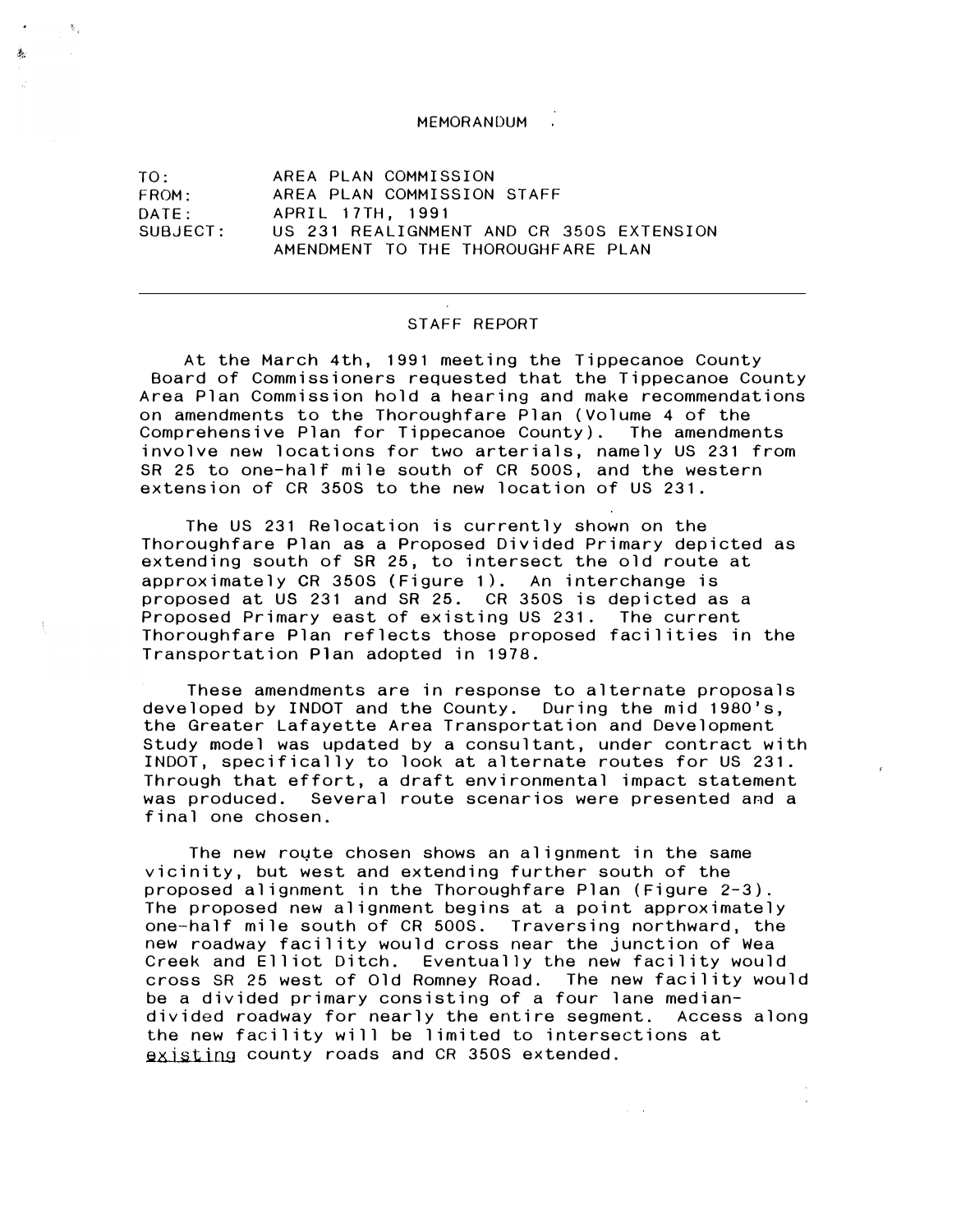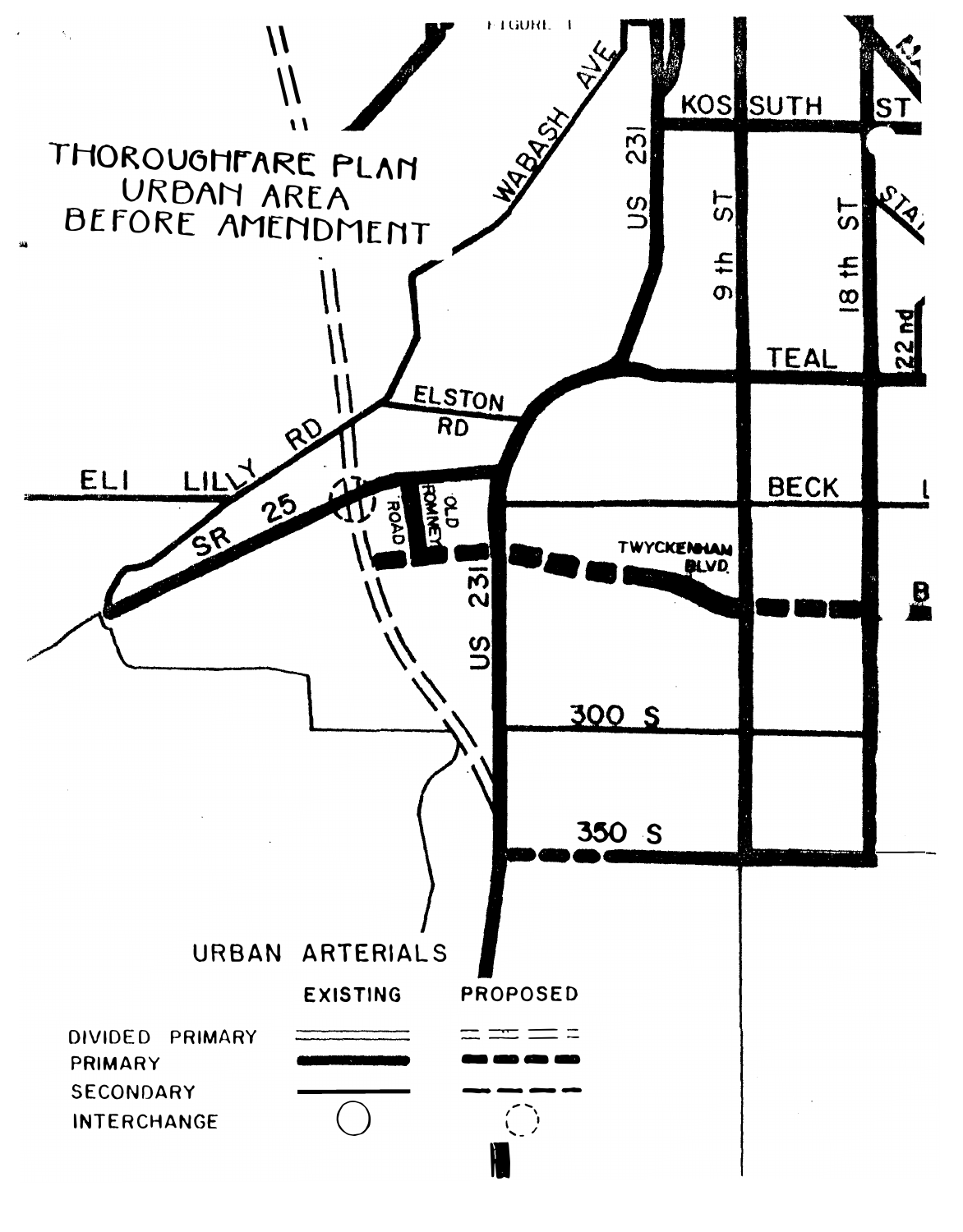